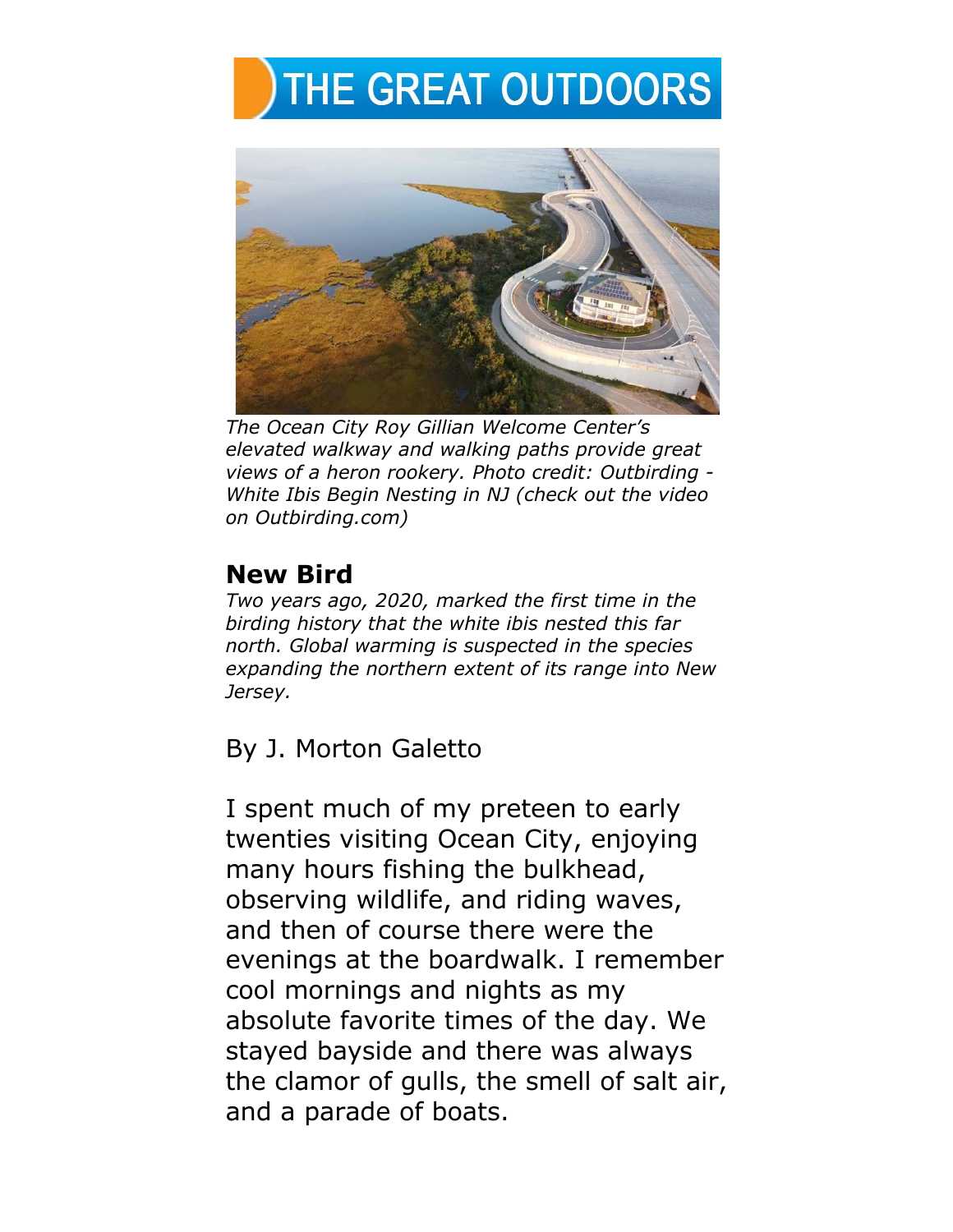As an adult I like going on the shoulder and off-season when things are quieter. On Thursday, June 2 a friend and I decided to have lunch in Ocean City followed by a nature trip.

The day started off cloudy and I hoped it would persist, but by late morning it was gorgeous and sunny. As we ate lunch the promised clouds started to reappear. I thought that would make for better photographs of our subjects, for they would be dressed like brides on a green aisle - or isle as the case would be.

After lunch we headed back toward the mainland. Our goal was mid-way across the nearly three-mile-long causeway above Cowpen and Rainbow Islands, the area that in my youth was called the 9<sup>th</sup> Street bridge.

Today's causeway sports a 10-footwide multi-use path on the south side of the roadway. Construction of two 55' high spans did away with the drawbridges of my youth. I remember watching the bridge open from the back porch of our house, and awaiting the reveal of large northbound vessels which needed it to be raised for safe passage.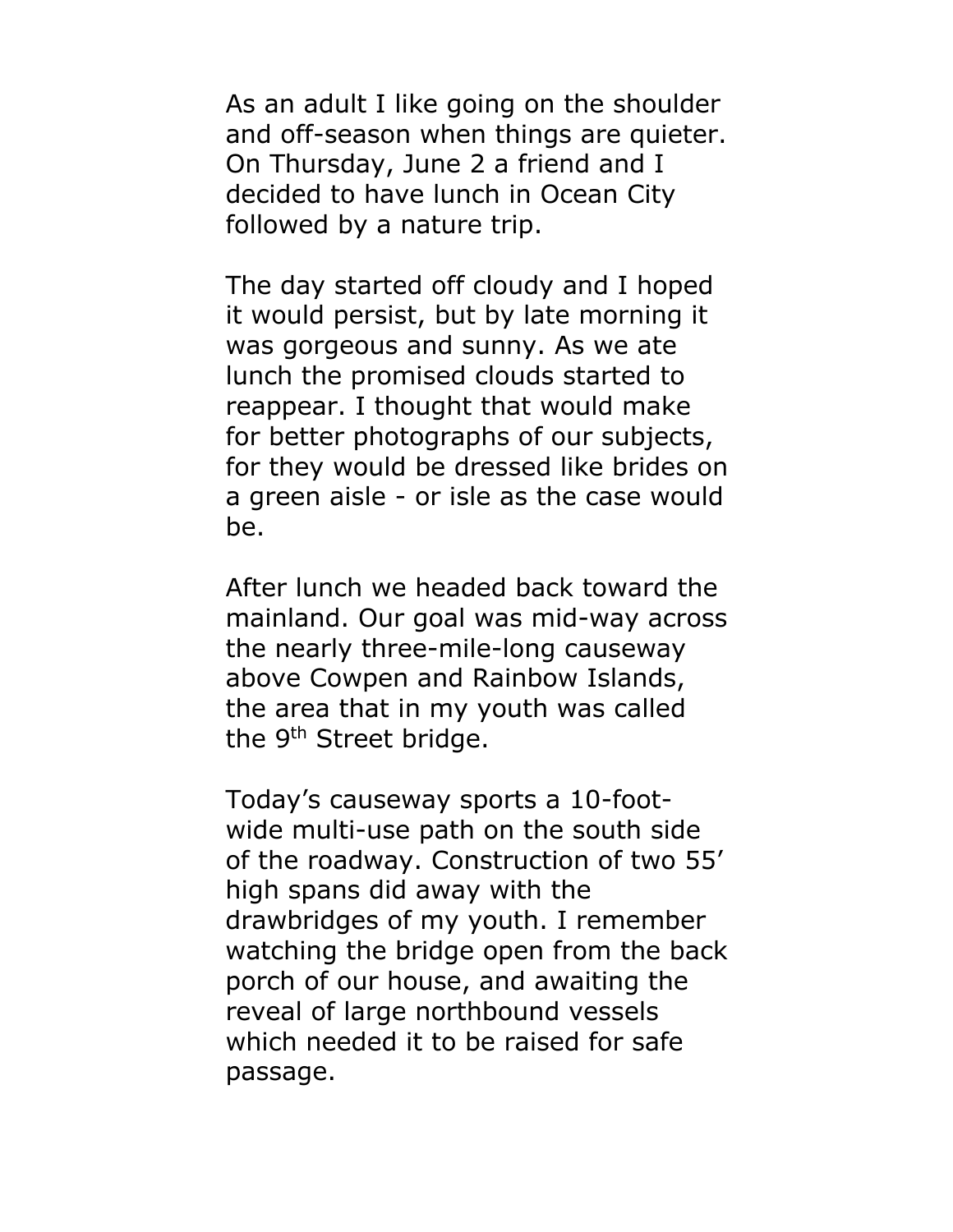My friend and I reached our destination and leaned against the handrail, enjoying a bird's eye view of the shrubby trees beneath us on the marsh-encircled island below. The air was punctuated with the guttural nasal squawks of agitated herons, especially great egrets. These birds are known for their stealthy and solitary hunting style, but their nesting presence is anything but. They are continually vigilant while guarding their nests, and intrusions call for a good scolding. Herons and ibis are colonial nesters and good habitat is at a premium along our country's eastern coast.



*Courting black crowned-night herons. Birds congregating at rookeries each year allows ornithologists to assess population fluctuations, and bird watchers an opportunity to observe mating and nesting behavior. Photo by J. Morton Galetto*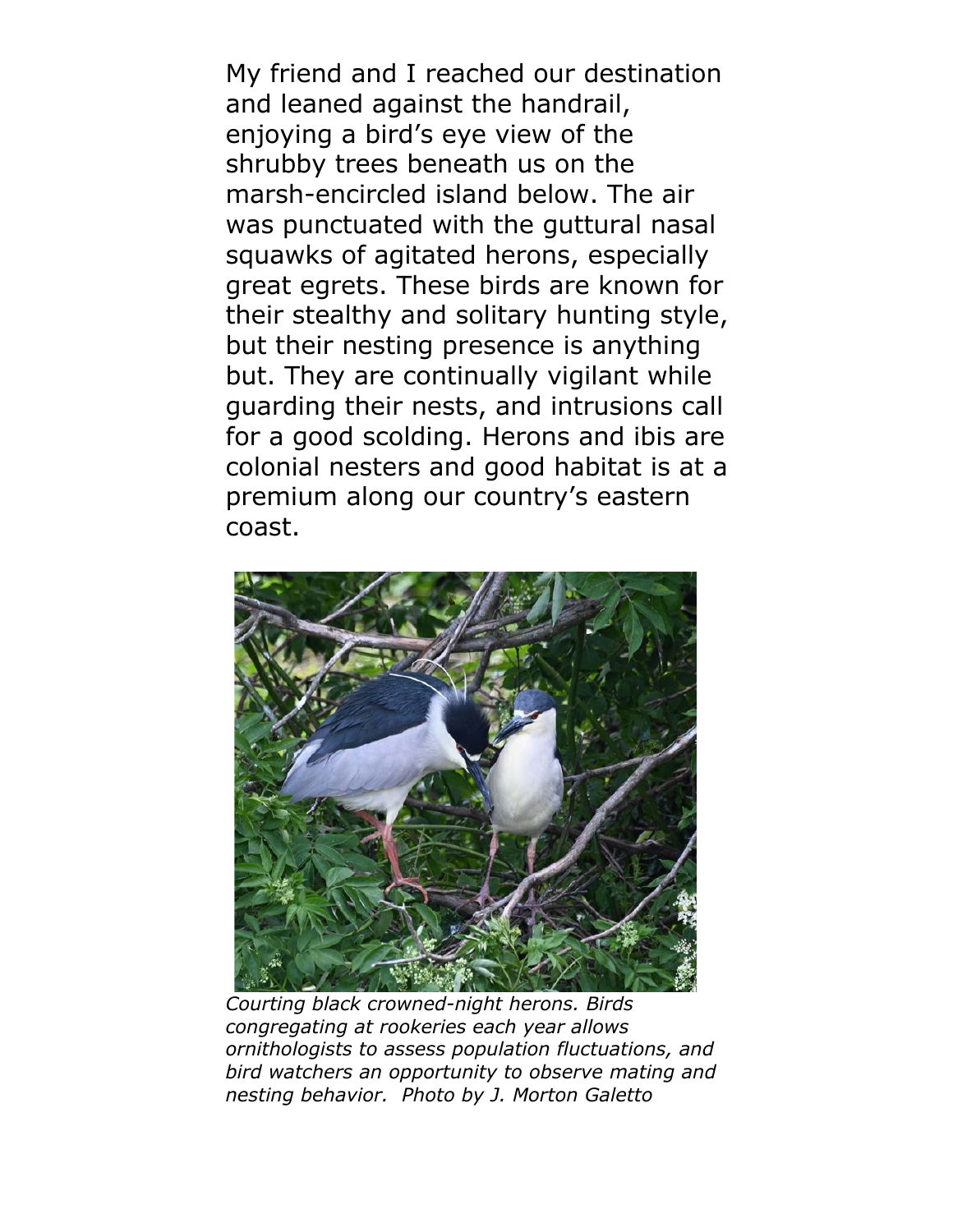I scanned the shrub-covered rookery and marveled that these birds had found their spot in the Great Egg Harbor Bay just beneath the Ocean City Roy Gillian Welcome Center. Cowpen Island to the east was historically utilized before the existing 2013 causeway, but overwash and vegetative changes have diminished its habitat suitability. Most birds have moved adjacent to the Ocean City Welcome Center.



*During mid-spring and summer the railings at the Roy Gillian Welcome Center offer great views of one of Great Egg Harbor Bay's heron rookeries. This colony has about 100 pairs of great egret, about 50 nests of snowy egrets, and between 40 and 50 nests of white ibis – a new species to NJ, advancing north in 2020 with 3 known nests. It also has night herons and glossy ibis hidden in the lower vegetation, and this year there is a rare white-faced ibis at the colony. Photo by: J. Morton Galetto.* 

Route 52 has spanned Great Egg Harbor Bay since 1937. The Bay is ringed by endless homes, and a Ferris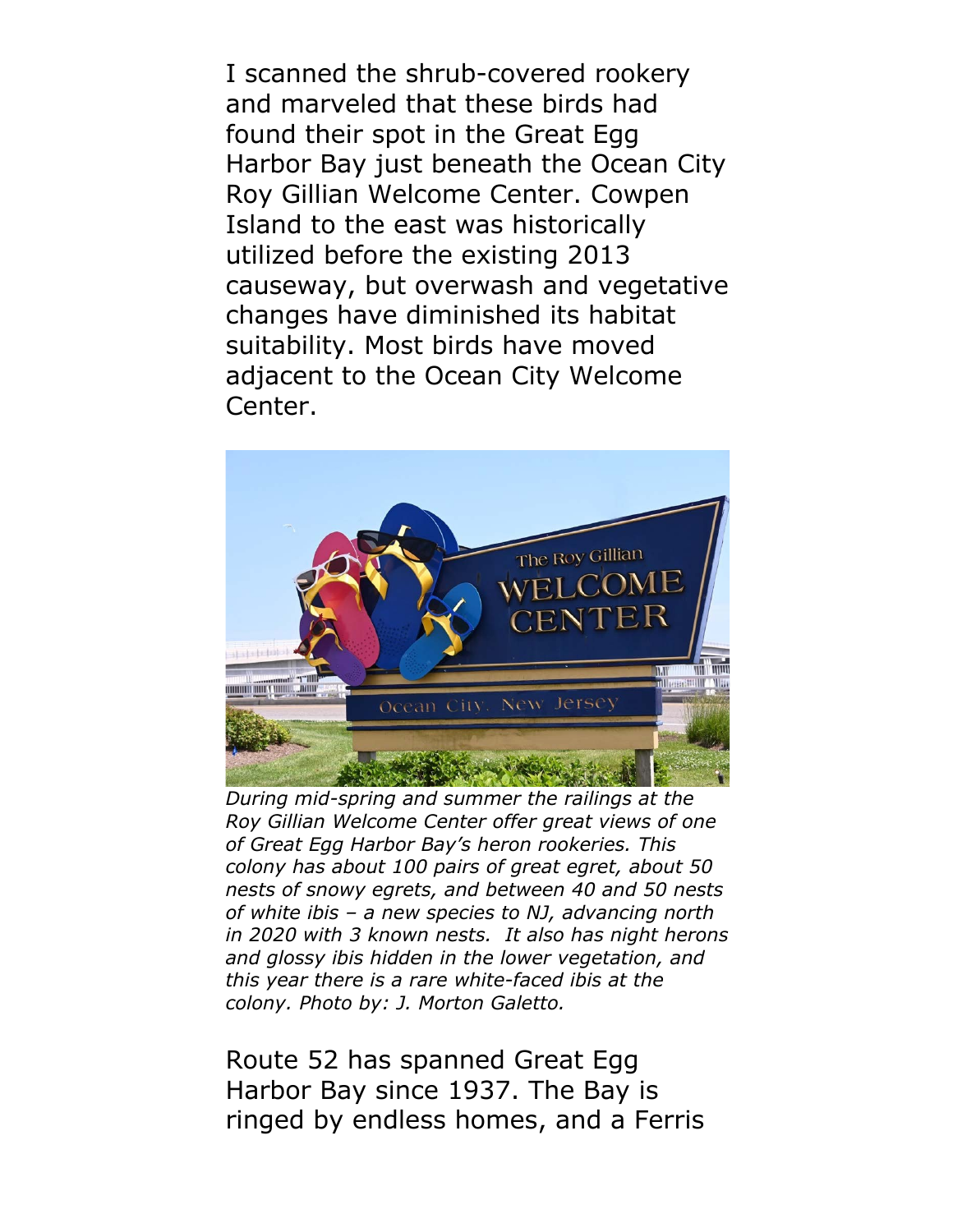wheel and water tower dominate this seaside resort's horizon. Once upon a time these barrier islands belonged to the birds, but since the mid-1800s construction has displaced them. In the mid-1900s more pockets of habitat still existed; most are no longer present today. Many of the heronries have moved to small salt marsh islands in Barnegat Bay, where they nest in marsh elder, poison ivy, or the occasional small cherry tree on the highest places.

The rookeries' inhabitants have suffered many other threats over the years, most notably the millinery trade of the late 1800s and early 1900s which nearly drove the birds, especially egrets, to extinction. During this period feathered hats were all the rage. Writer Herbert Job noted that in 1903 the price for plumes offered to hunters was \$32 per ounce, which made them worth twice their weight in gold.

Job elaborated, "Here are some official figures of the trade from one source alone, of auctions at the London Commercial Sales Rooms during 1902. There was sold 1,608 packages of … herons' plumes. A package averaged 30 ounces. This makes a total of 48,240 ounces. As it requires about four birds to make an ounce of plumes, these sales meant 192,960 herons were killed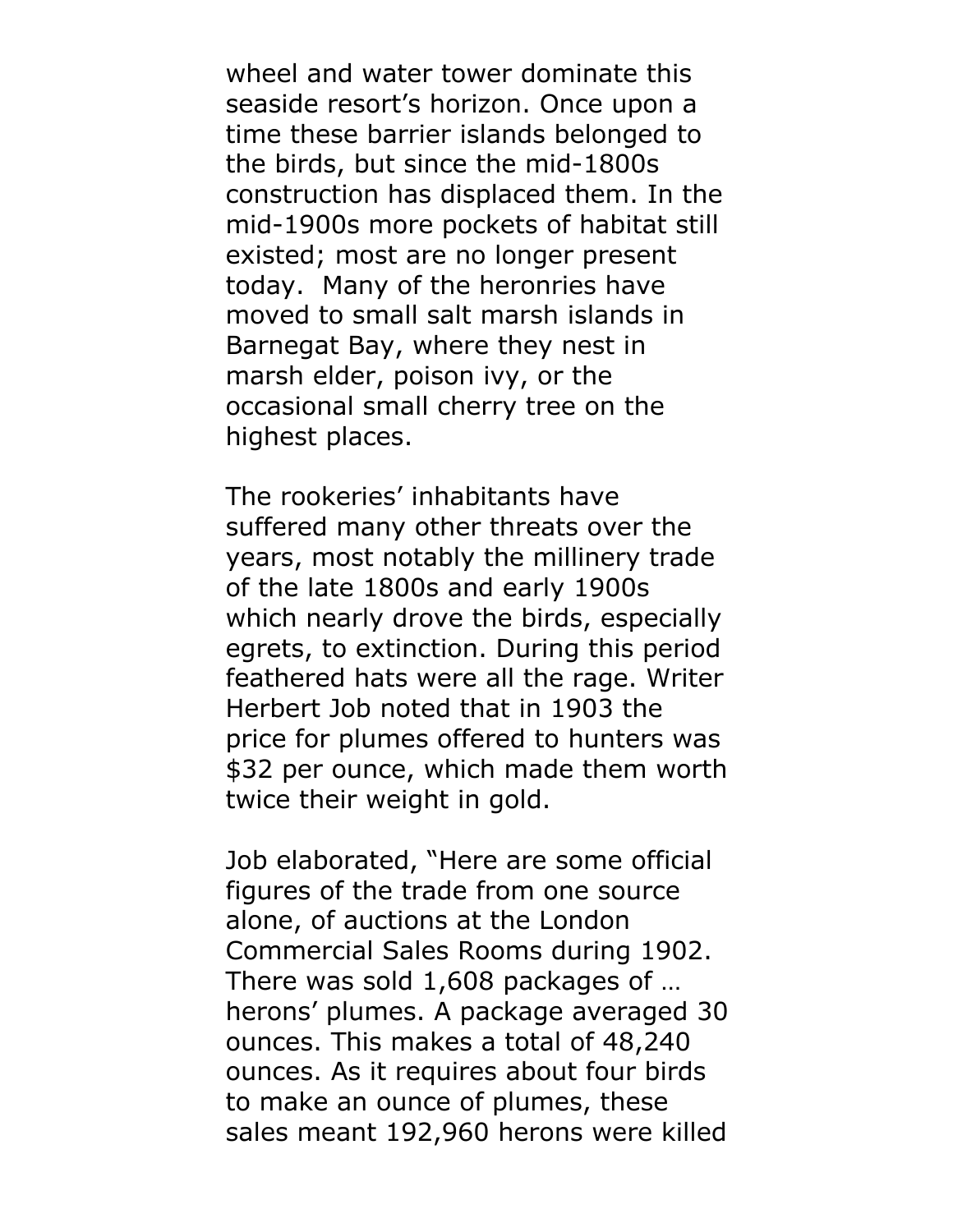at their nests, and from two to three times that number of young or eggs destroyed. Is it any wonder that these species are on the verge of extinction?" (Ehrlich et al.)

Fancy breeding plumes are not molted at the rookery. Thus market hunters shot birds at breeding colonies where they were plentiful and sported their fanciest plumage. This caused the snowy egret's population to decline by 95% of their previous numbers!

The American Ornithological Society was formed in response to this mass killing of egrets and other birds. The organization's advocacy resulted in the Migratory Bird Treaty Act of 1918. By the end of WWI, the laws protecting avian species thankfully caused feathered hats to fall out of fashion.

But nesting birds were still not safe. In 1945 DDT began to be used to kill mosquitos on the marsh. The pesticide worked its way from fish up the food chain. Egrets and herons eat fish, and DDT accumulated in birds' reproductive systems, causing thin-shelled eggs. When the parents sat on the nest to incubate them, they broke. By the 1950s the northeastern rookeries had all but disappeared.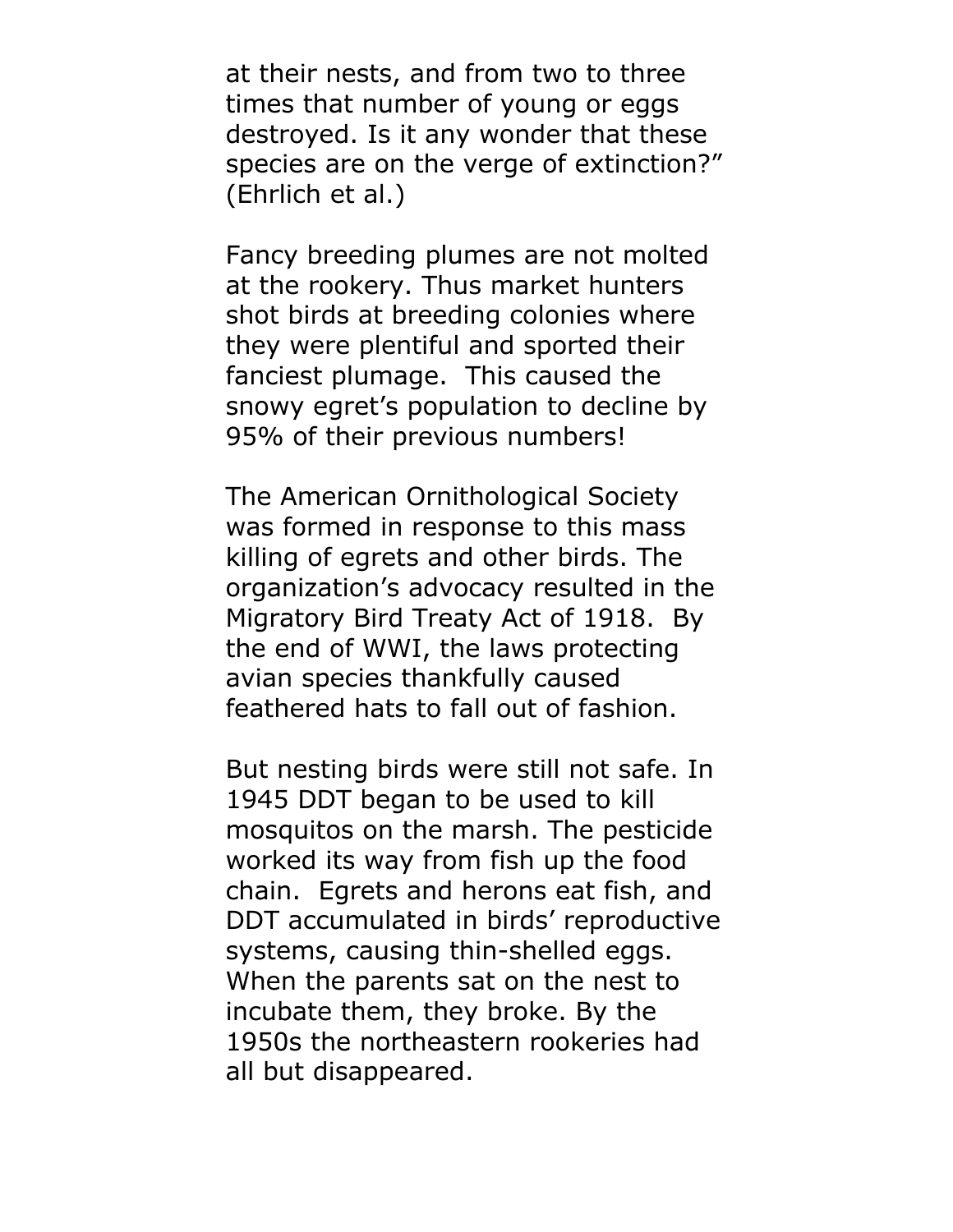DDT was banned in 1972 but its toxic remnants continued to plague wildlife, especially those birds at the top of the food chain. Since that time, rookeries have gradually reappeared in various places along the shore where and where appropriate habitat presents itself. But New Jersey still suffers a dramatic decline in colonies. The birds are losing not only habitat but numbers as well. Currently one of the largest existing colonies is the one at the Ocean City Welcome Center.

Islands are selected by the birds because of isolation from predators and disturbances. There must also be ample food sources for foraging within a short distance. An island's elevation plays a role in its vegetative sustainability. In the case of the Ocean City colony, Hurricanes Irene and Sandy (2011& 2012) took down the tallest trees, thus leaving the existing shrubbier vegetation which herons prefer.

Reproducing en masse has long been a double-edged sword for colonial birds. Many eyes mean many sentinels to watch for predators, and also the ability to mob a threat. But en masse means you are also more obvious. Groundnesting birds grapple with predation from raccoons, foxes, and feral cats.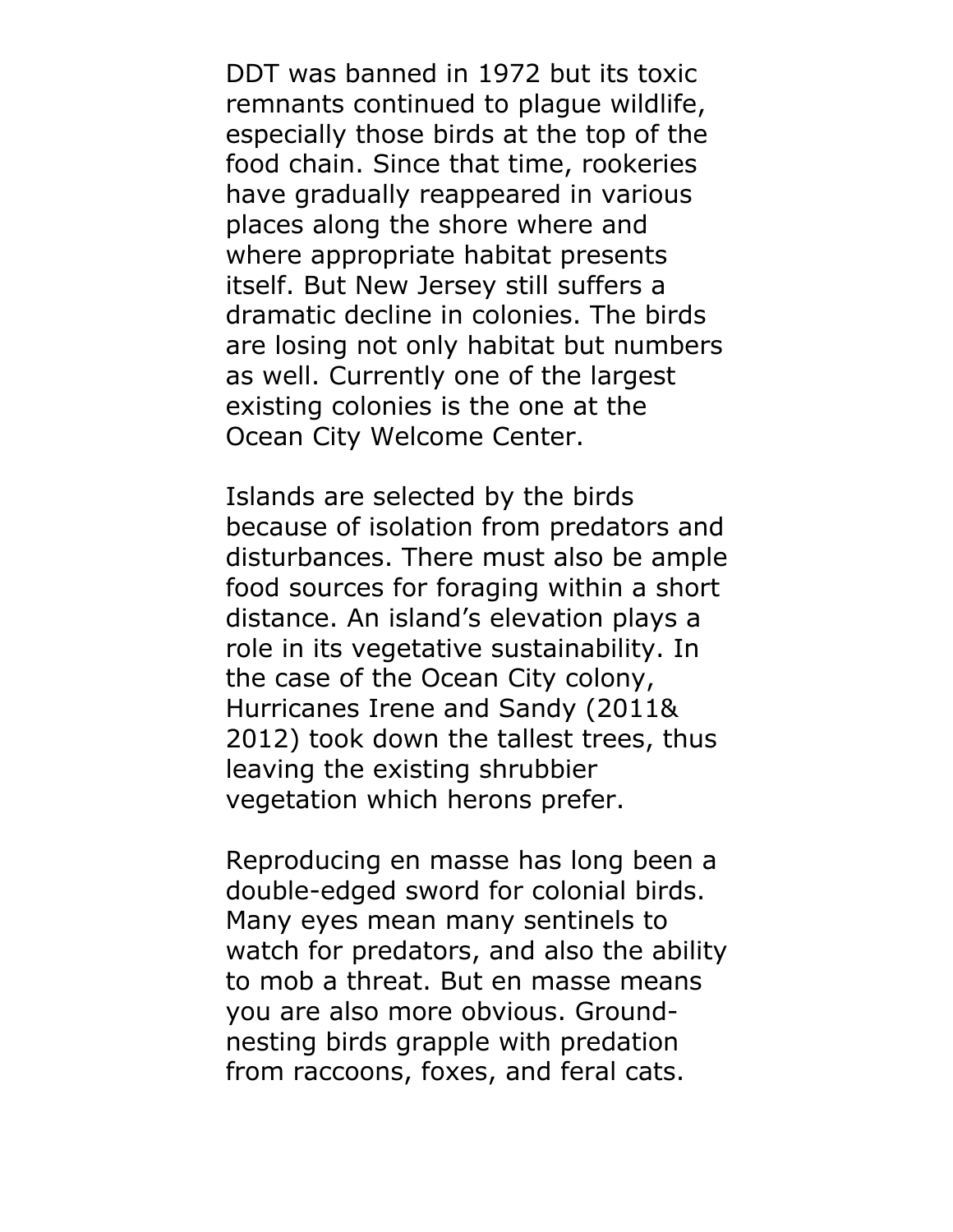For shrub and small tree nesters like those in the Great Egg Harbor Bay, likely predators are great horned owls, or egg robbers like raccoons, boattailed grackles, and crows. Blackcrowned night herons and large gulls are also notorious for eating eggs and chicks of other species. Further there is a lot of competition for the best nesting spots and food sources.



*Asynchronous incubation- A number of birds in this colony, like this yellow-crowned night heron begin incubating their eggs when the first is laid, so the chicks will vary in age. The first hatched will have a marked advantage over the younger siblings and will be the first fed on food deliveries. This strategy gives a greater likelihood that at least one chick will survive if food is scarce. Photo by: J. Morton Galetto*

Other aspects that plague these birds are disease organisms and parasites, long thought to have caused the abandonment of some nesting colonies.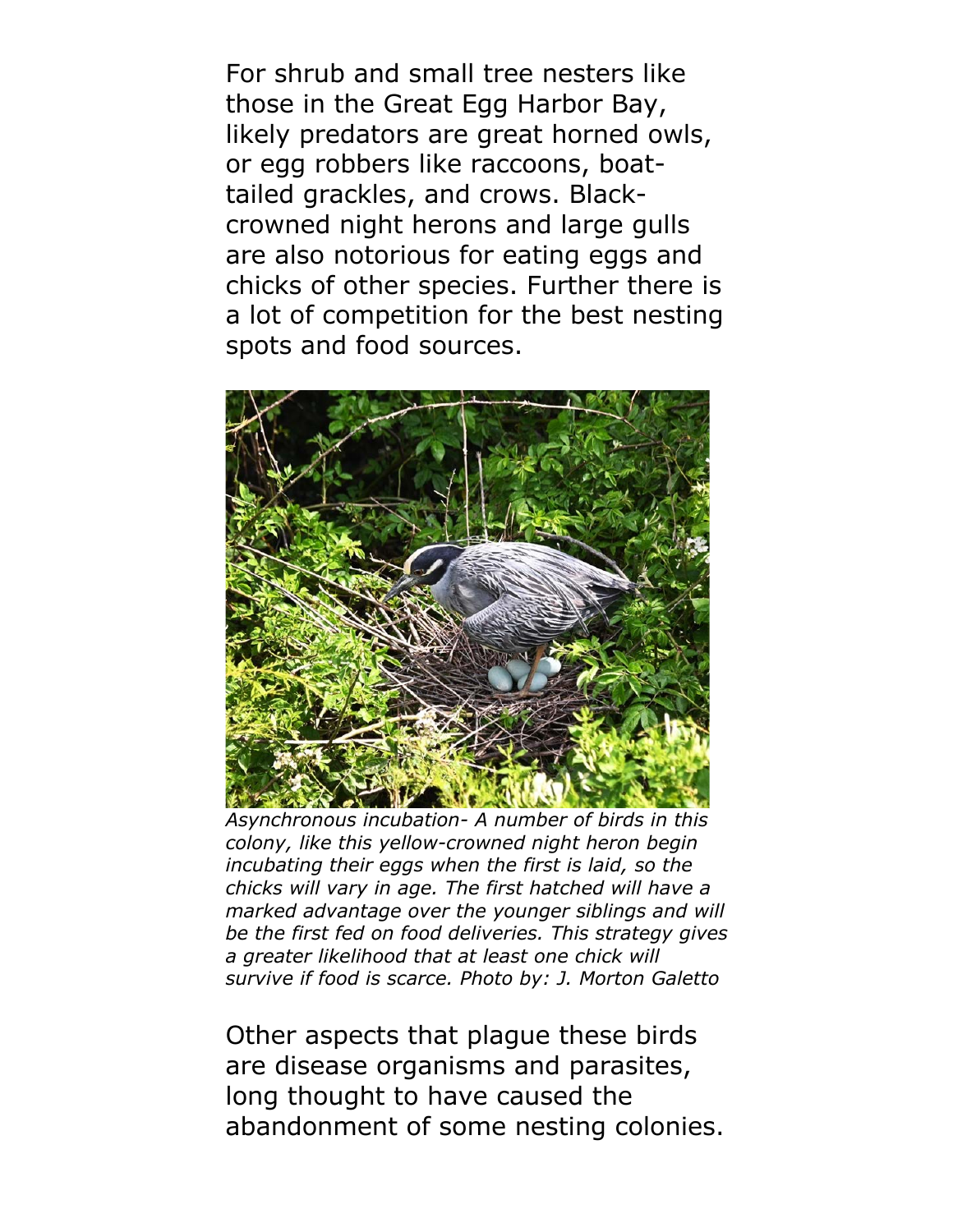On our recent visit, from the causeway we identified great egrets and yellowcrowned night herons on eggs. The egrets would rise up and inspect their clutch and give eggs the necessary rotations of incubation. Glossy ibis were busy building nests deep in the cedars. Others simply lounged on the tree tops. Black-crowned night herons were courting. We saw a solitary tri-colored heron fishing in the shallows beneath the bridge.

A crow and red-winged black bird were duking it out for a treasured spot on the railing. Boat-tailed grackles were cruising about looking for an unprotected nest to rob. Snowy egrets were plentiful. There is an egg laying order to what at first appears to be madness: great egrets are the first to nest, then little blue herons, blackcrowned night herons, tricolored herons, snowy egrets, and lastly the ibis. By now all species should have nests. Being larger, great egrets select the highest places, well above ground predators or flooding waters.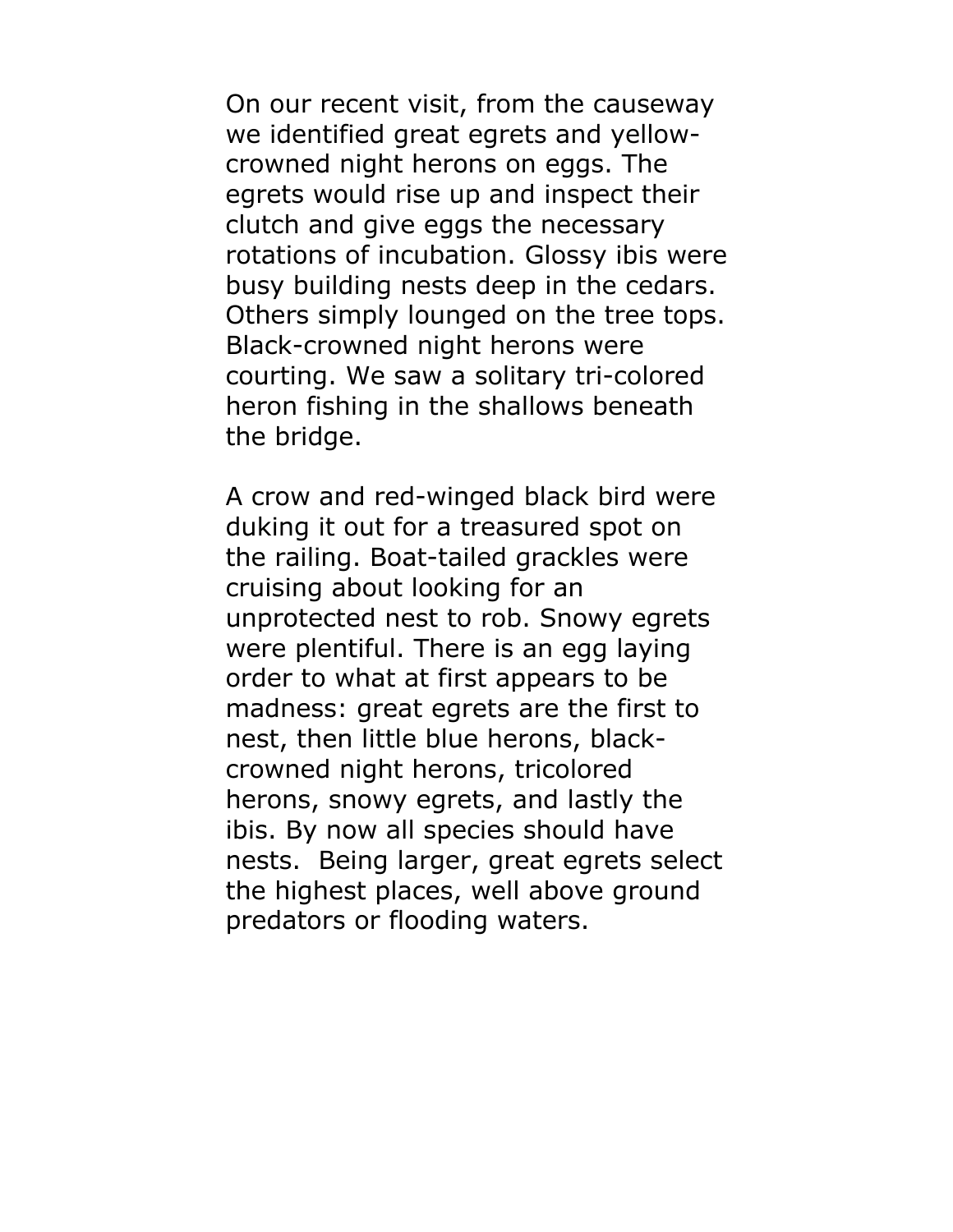

*A preening great egret shows off eggs and breeding plumage. Birds were driven to near extinction in the late 1800s/early 1900s for their lovely plumage that women prized for hats. Photo by: J. Morton Galetto*

Both male and female share in the nesting responsibilities, with incubation ranging from 21-26 days. Fledging or first flights vary from species to species at four - seven weeks. Six weeks seems true for most, with the yellow-crowned night heron being as short as four and the great egret and glossy ibis as long as seven weeks.

There's still time now to view the marvels of nesting. Soon parents will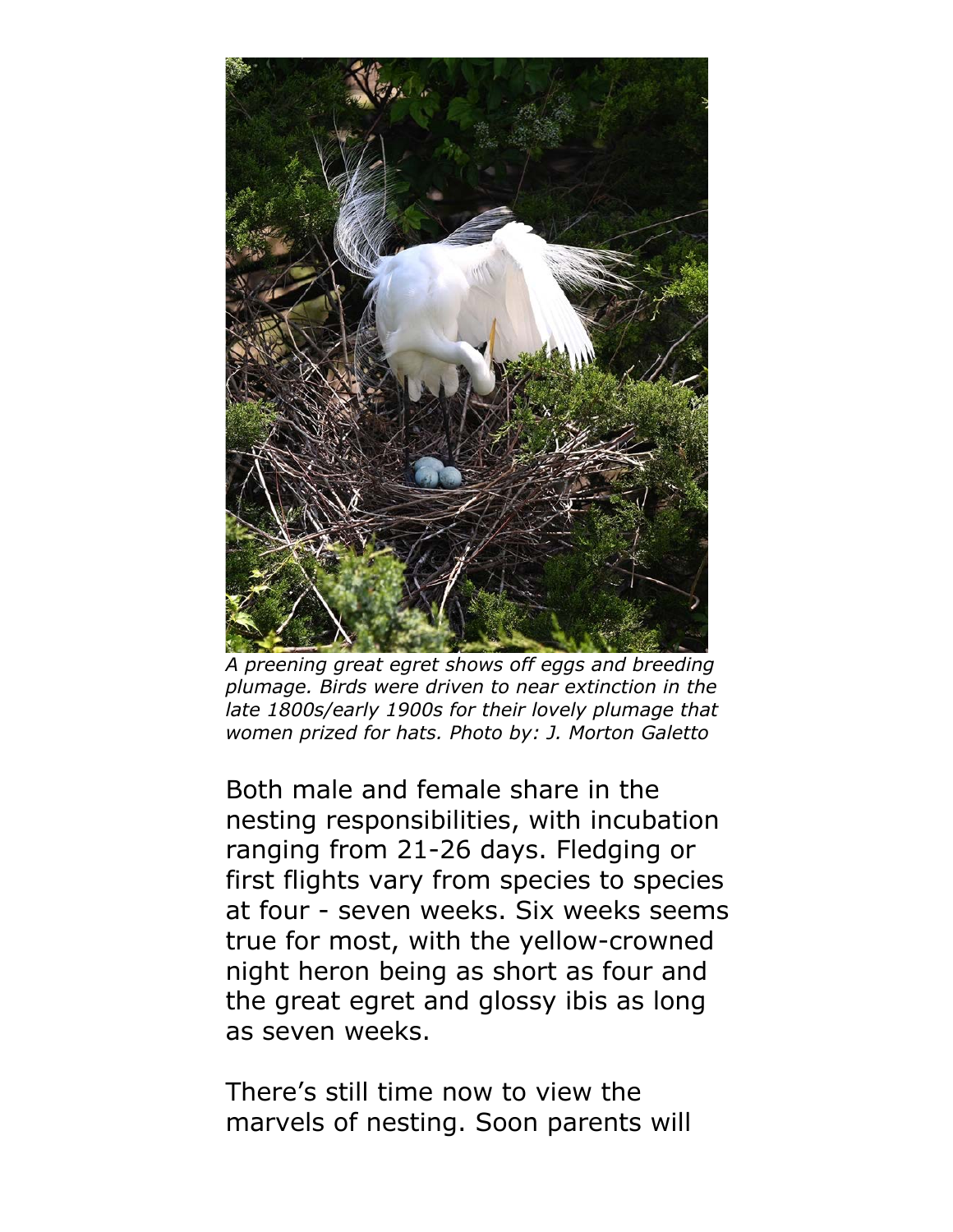be bringing back fish to feed the chicks – bending over and providing them partially digested food. Chicks are very engaging, and will soon be clambering about near their nests.

From the estimated 30' high viewing area we are only seeing the north face of the island, which extends 900' southwest and 1400' west. So the commotion we are witnessing represents only a small portion of the colony. Below the viewing area is also a walking path offering a different vantage point. White ibis nest at lower levels and the path might present some good views.

At the time of our visit these were the current celebrities on the site, and they were courting and tossing nesting materials about in what I suppose was a show of "I'd make a great provider."

Two years ago, 2020 was the first time in birding history that white ibis nested this far north, and the first time in New Jersey! It's a sad commentary on global warming but the birds have caused quite the stir among birders.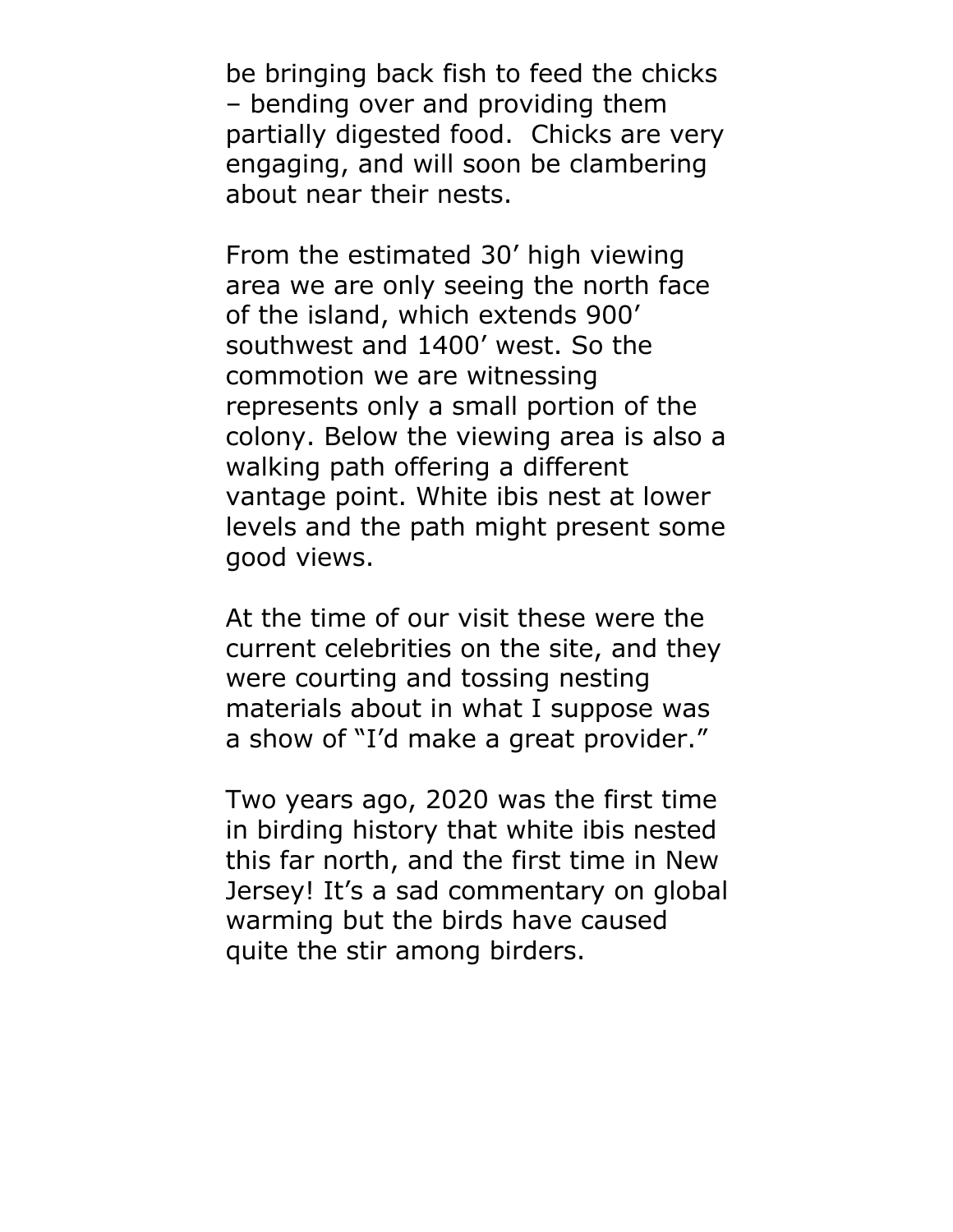

*The ibis' feet and beak become increasing red with the onset of breeding. White ibis were once called the "food bird" because they were a game animal for Native Americans (Sprunt 1954/Burger). Photo: J. Morton Galetto.*

In 2020 only six adult white ibis were recorded, with one nest known to have failed. It appeared that seven ibis fledged in 2020. This year, 2022, Avalon reported 300 white ibis. At the Ocean City Welcome Center, eBird estimates report an average 95 over the last 60 days. Surely not all of those birds will be reproducing. But since the herons we have been discussing nest in mixed flocks, it raises concerns that our historic/existing suite of colony nesters might be displaced by the northern advancement of white ibis, especially since suitable habitat is at a premium.

The only sure thing about our coastal shorelines is they are constantly changing as development, storms, and